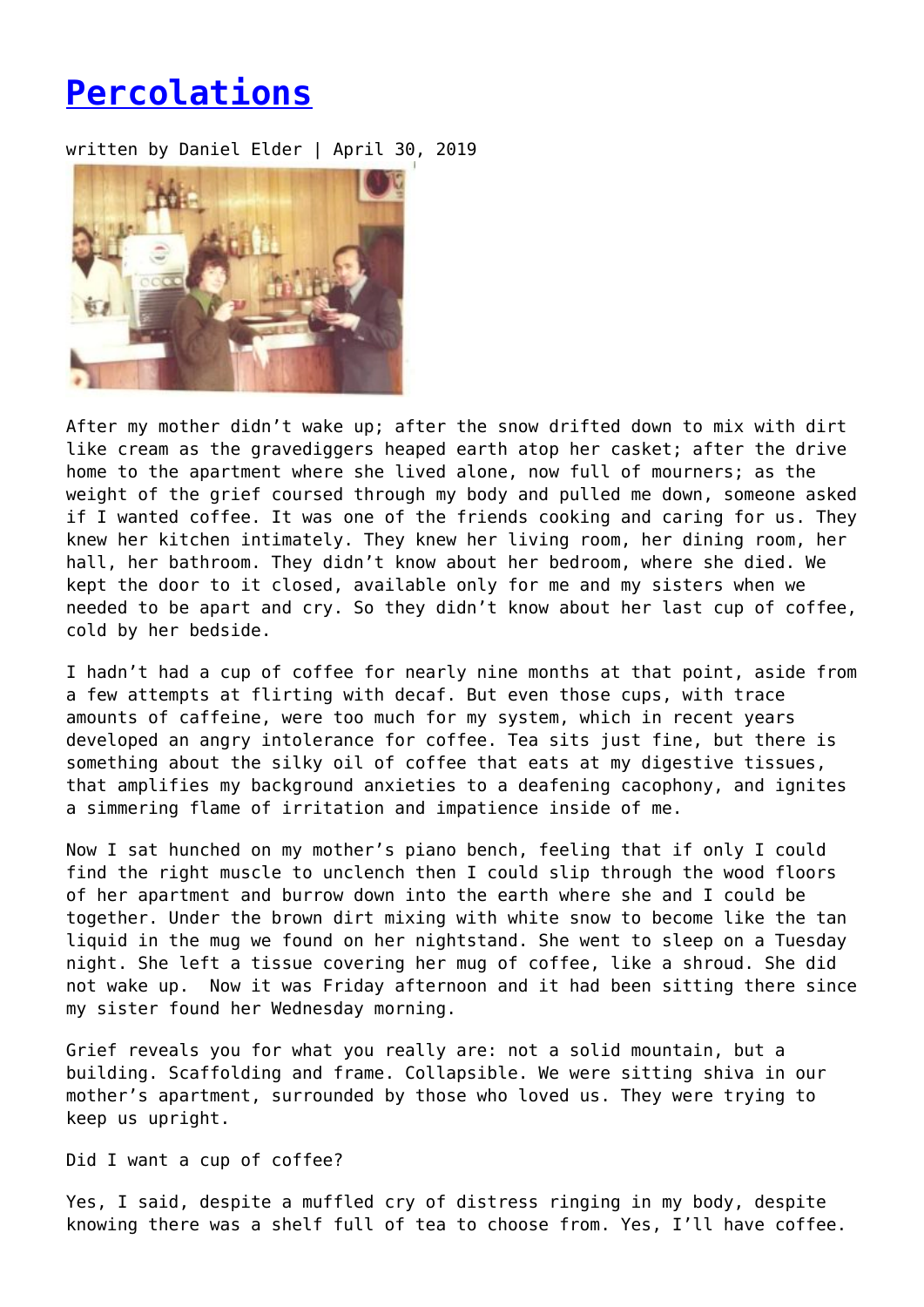No, no cream. No sugar. Black.

My mother loved coffee. She drank it every day, morning and night. She was one of those people who could drink coffee at eleven p.m. and still manage to fall asleep by midnight. Hence the coffee on her bedside table, covered by a tissue. She'd stay up late in bed on her iPad, arguing politics with Putin lovers and Trump suckers on Twitter while sipping her coffee, then sip the cooled cup in the morning while preparing a fresh one. Coffee and cigarettes were the closest thing she had to religion.

\*

One April Fools' when I was thirteen or fourteen years old, I decided to play a joke on her. She had a morning routine: she made coffee and left it standing on the kitchen counter to cool while she showered. She took rather quick showers and the coffee would be a perfect sipping temperature by the time she got out. That day the coffee was in her favorite mug of the time—tan with stripes of brown and blue-at the far end of the counter by the 6<sup>th</sup>floor window of our skinny kitchen in our Jackson Heights apartment, right beside the spice rack.

While she showered, I took each of the sixteen red-capped McCormick's spice bottles off the rack and gave each of them two healthy shakes into her coffee, stirring and then watching as the flakes and powders took on liquid and sank beneath the surface. When she got out of the shower and back to the kitchen I grinned, watching, shifting from one foot to the other.

In her bathrobe, she lifted the mug to her face. Visible steam wafted up, but smokers aren't known for their keen sense of smell. She took a sip, looked out the window, and then down at her coffee. Utter dismay scrawled across her face. I was waiting for a spit-spray of contaminated coffee, a cartoonish exclamation of disgust, but all I got was sadness. My Mommy was crestfallen, heartbroken, her morning ruined.

"Why?" she asked when I confessed. She said it plaintively, a little angry but mostly confused and concerned. As if this was the work of a psychotic, as if a therapist might need to be consulted. "Why would you *do* something like that?"

It wasn't funny at all.

I sat with my friends in my dead mother's apartment and I drained my cup of coffee. Then I drank another. And another. Occasionally, I retreated from the

\*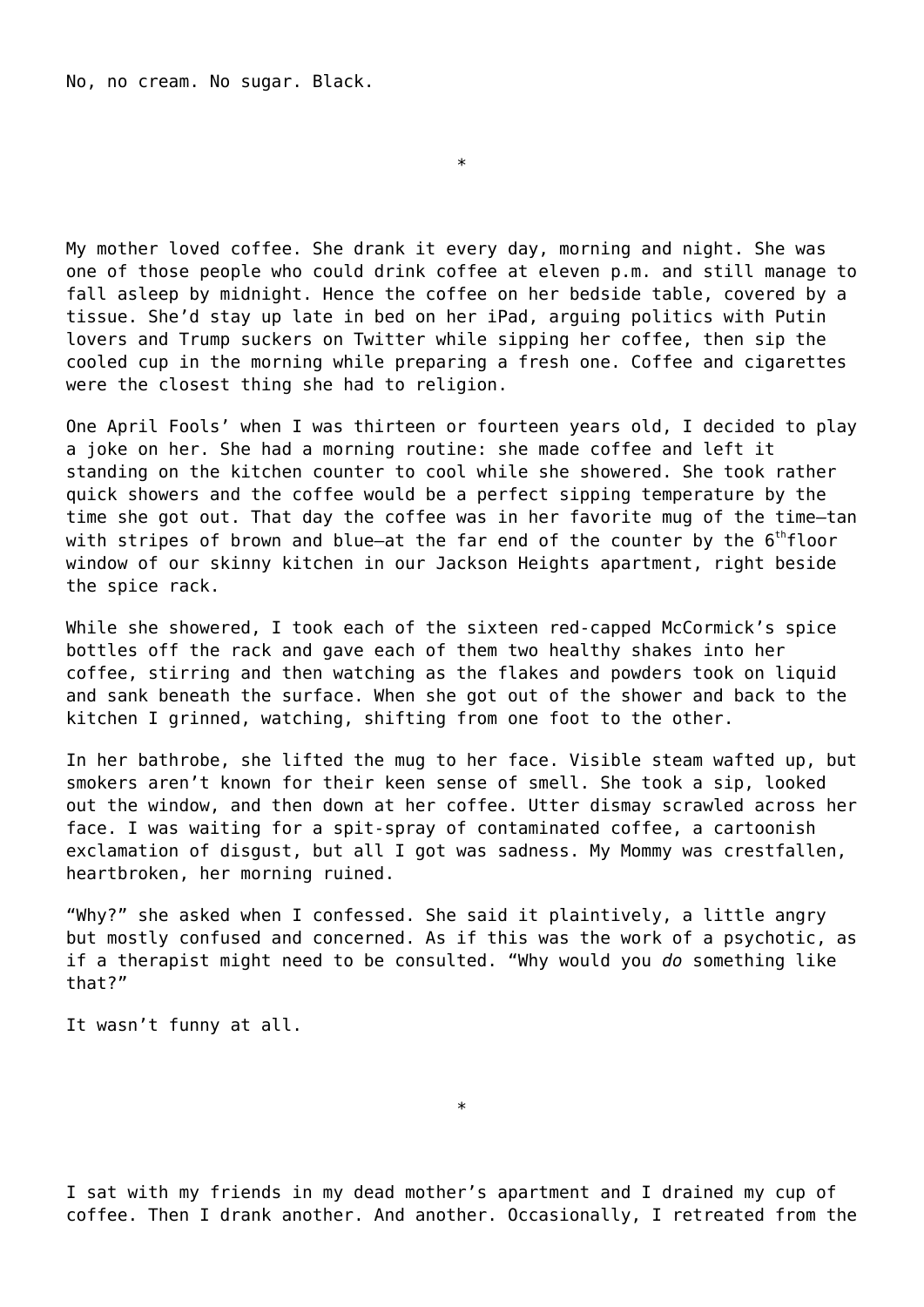strange social thrum—tears, yes, but laughter, too—and hid in my mother's room. Coffee pounding in my blood but I could barely feel it against all the newfound gravity. Push and pull and down and up. I sprawled on my mother's comforter, trying to remember what she smelled like. Nothing seemed to hold it. Not the dead skin on the floor of her bedroom, not the clothes in her hamper, not the cigarette smell hugging the painted walls. I looked everywhere.

We left the tissue covering her coffee. I would lift it now and then, look at the milky tan concoction inside. Wondering when it would begin to curdle. When the milk would rot. I thought about her body in the lining of her casket. Her brother made sure to ask that she would have a pillow. Her bed had so many. And the couch. And her favorite chair. She needed a pillow.

\*

Always.

It's funny that we had such a robust spice rack, considering how little she used it. Our mom wasn't much of a cook, and that's no slight. She'd have been the first one to tell you. There were a few things she could cook better than anyone, of course, since she was our mom. She loved having us over for dinner, especially as we grew older and my sisters moved to other cities and other countries, and then in recent years I moved to Oregon. There was something sacred about the four of us gathering. Our father was never missed—he was where he should be, out of sight and out of mind, out of our lives.

How we loved to sit and laugh and argue like good Jews around her dining room table. Always at the end of the meal my mother would ask: who wants coffee?

Sometimes we would go out to eat, and though I loved sitting around that dining room table, I adored going out to eat with her. Not just because I enjoyed getting her out of the house and shifting her momentarily out of her happily hermetic existence, but because if we went out to eat I knew I could expect to hear my mother say my favorite word to hear in her Russian accent.

Cappuccino.

There were few things in life my mother loved more than a cappuccino. For her a cappuccino was more than coffee and froth. It was freedom. In 1975 when she left the Soviet Union, she flew first to Rome where she waited for nearly one year for her American visa. She barely had any money. She accepted food offerings from a group of Hare Krishnas who gathered near the Spanish Steps to chant, and then she spent what little money she had on coffee. We have few pictures of her time in Rome, but one of them is also the first color photo in an album whose previous Soviet photos are all in stark black and white. She stands at the counter of an Italian café, one foot up on a brass footrest running along the floor of the bar, an espresso in her hand. The look on her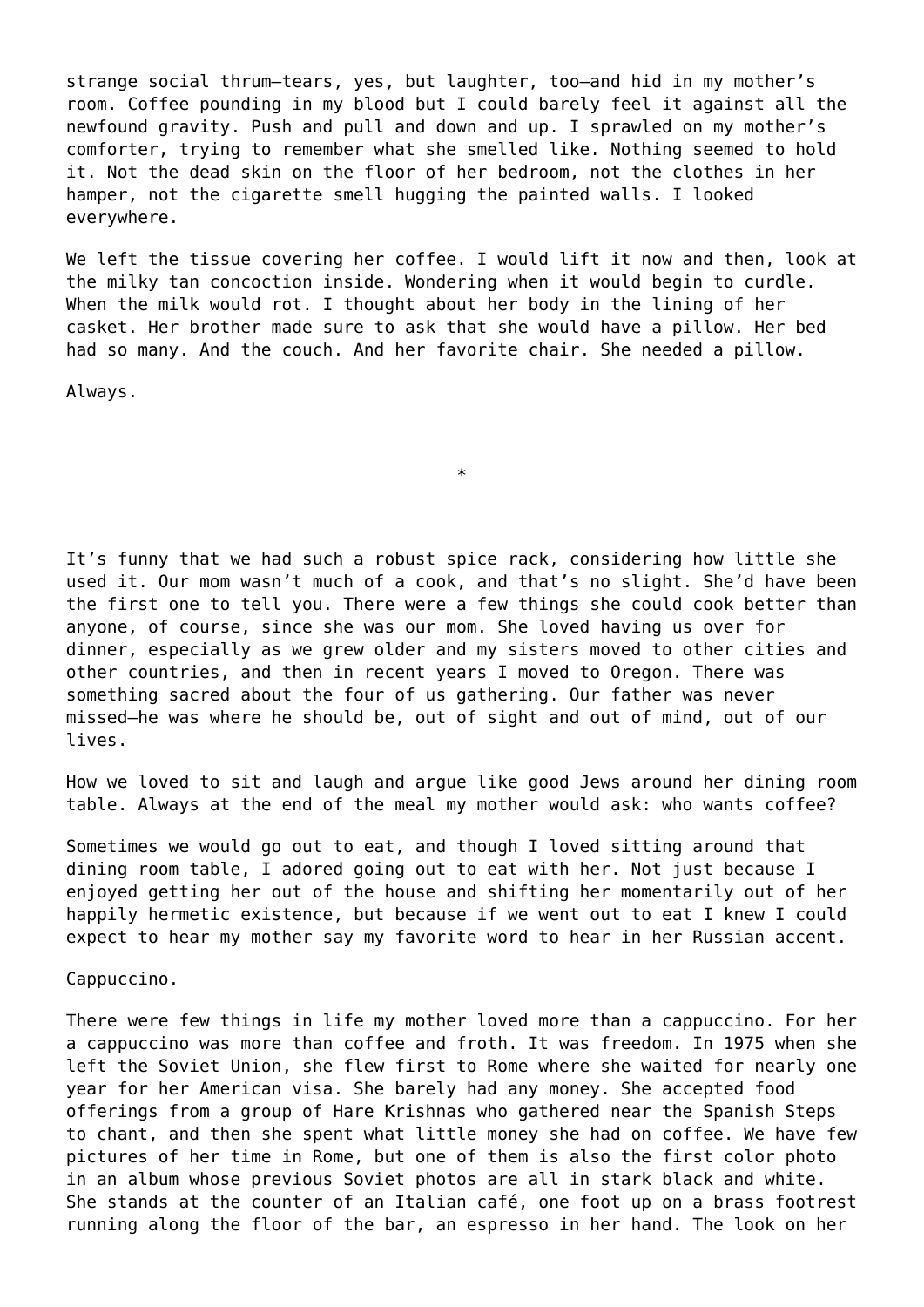face and her body language spell satisfaction.

I want the waiter to bring us the dessert menu. I want to see my mother surrounded by her children. I want her to complain about the noise. I want the candlelight to make shadows of her wrinkles. I want to see her lick the froth that's clung to her lips, I want her to clap her hands and say with an excitement that always told me a story of who she had been as a very small child, before she was ever Mommy—*cappuccino!*

\*

Shiva means seven in Hebrew. We had never been observant Jews, we liked to call ourselves Bad Jews. Besides, we couldn't bear to sit and welcome guests for seven days straight. It sounded exhausting. We sat for three instead. On the morning of the fourth day, my sisters came to my mother's apartment where I had been sleeping on my own. I met them downstairs and we walked together around the block, observing another Jewish ritual, one that traditionally ends a shiva. We traced the steps of our younger selves, a walk that led us towards the local park, a walk we took with our hands in Mommy's so many times. We circled the block and arrived again at the front door. That was it. The ritual. A way of saying *we are in the world again*.

None of us had been able to engage with society, but we decided to give it a try. We walked to the coffee shop down the block. There, people's lives continued on undistressed by the fact that our mother had been ripped from the world. It was difficult to comprehend. To the barista we were not mourners to be comforted but customers to be served. I didn't need to consider what I would order. I knew. It was the same thing I always got for my mother from this coffeeshop when I would visit home and take a walk in the morning.

One cappuccino, to go.

Since my mother loved a great cup of coffee—whether it was one I brought back from the shop down the block, or a cappuccino she ordered at a Manhattan restaurant, or the espressos she drank in the plazas when we went as a family to Italy on the  $40<sup>th</sup>$ anniversary of her escape from the USSR-we tried our best to make it possible for her to drink that kind of coffee in the comfort of her own home. Over the years we bought her a number of gadgets: a small Mr. Coffee drip machine; a French press; a stovetop metal percolator; an espresso machine; a cappuccino machine.

\*

My mother could have opened up her own coffeeshop, operating out of her cozy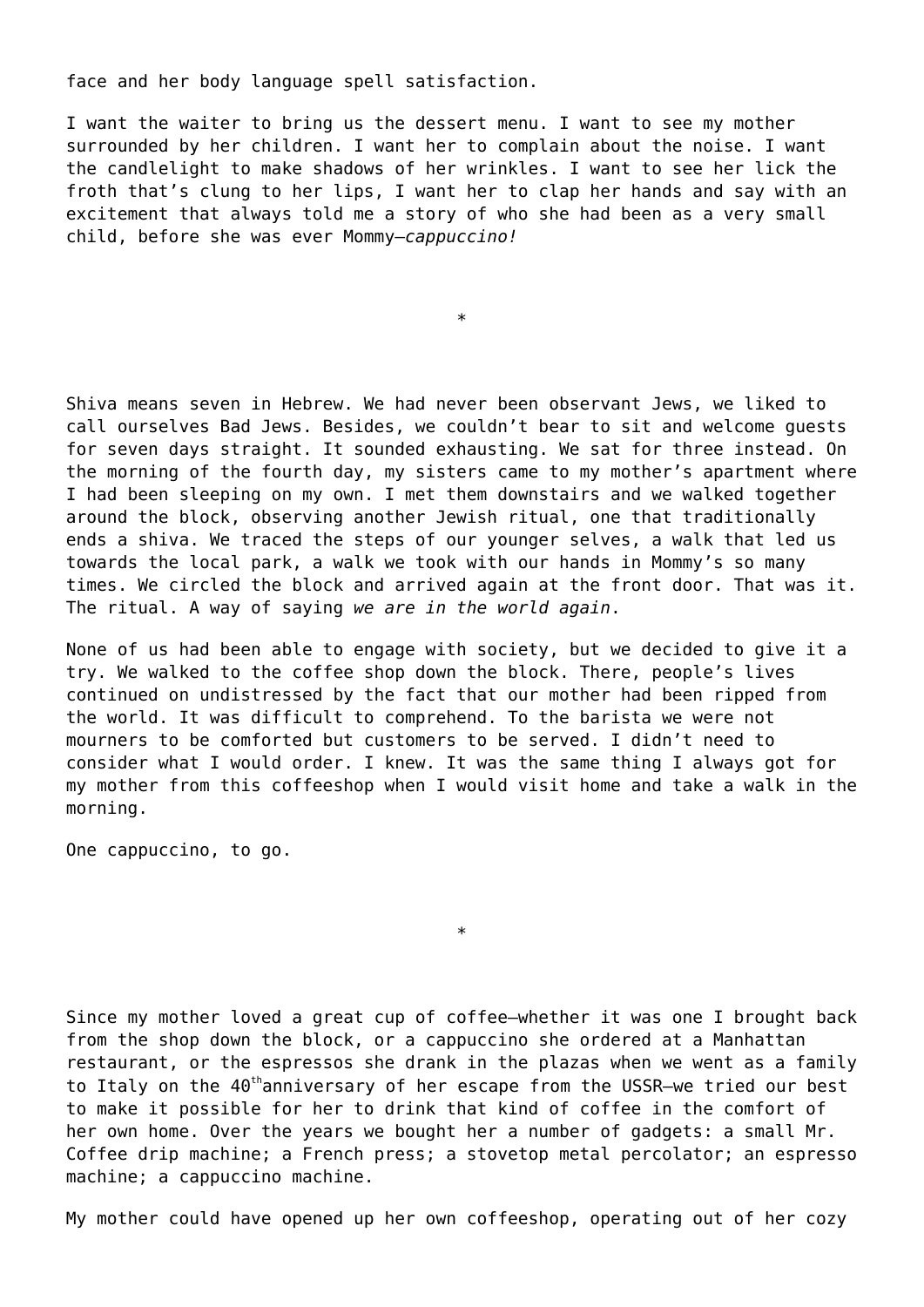apartment kitchen.

Except she never used any of them.

Some stood on her kitchen counter unused for years. Some she gave back to us after they sat idle for a while. The rest gathered dust in the deepest recesses of her kitchen cabinets.

For all her love of cappuccinos and quality coffee, my mother lived her life in thrall to Folgers Crystals. (Ask her about Maxwell House and watch her wrinkle her nose in utter disgust. That crap?). She loved that jar of brown powder, so simply made. Just add hot water. It was about as far as you could get from the coffee she loved to order in restaurants and in Italy, the finest beans ground and brewed properly. Folgers advertised their instant crystals with the slogan "see if they can tell the difference!" I don't know that my mother thought Folgers was as good as the fine coffee she otherwise loved, but it didn't matter. She loved Folgers the way she loved America—in spite of all its freeze-dried flaws.

The worst culprit wasn't the Folgers though; it was the CoffeeMate. When I woke up the first morning in my mother's apartment after flying out for her funeral, I looked in the refrigerator and saw four bottles of CoffeeMate French Vanilla non-dairy creamer. I had often wondered at the stuff while my mom was alive. What exactly *was*it. Didn't she like *coffee*?

We used to watch her dump it into her coffee, turning the drink a milky tan, and someone would say, *whatever that stuff is, it can't possibly be good for you.* She had developed serious digestive problems in the last years of her life and cut so many things out of her diet, even garlic and onions and most greens.

But she'd be damned if she'd give up coffee, and certainly not her CoffeeMate.

I spent three and a half weeks in New York after the funeral, drinking coffee three or four times a day. I slept for the first week at my mother's, and then the rest of the time with my sisters in Manhattan at one of their apartments. We went back and forth to our mother's apartment regularly. We had to close her accounts, go through all the logistical nightmares that I now know follow a death, but also it was the place we felt closest to her. Every time I went to her apartment I would go into the bedroom and peek under the tissue at the coffee in the mug. Every time I looked it still hadn't turned, only the surface skin of the liquid grew a bit mottled.

\*

One day, a couple of weeks after she died, one of my sisters finally poured Mommy's last cup of coffee down the drain along with the water she had used as an ashtray; we'd found the last Marlboro Red she'd ever smoked floating in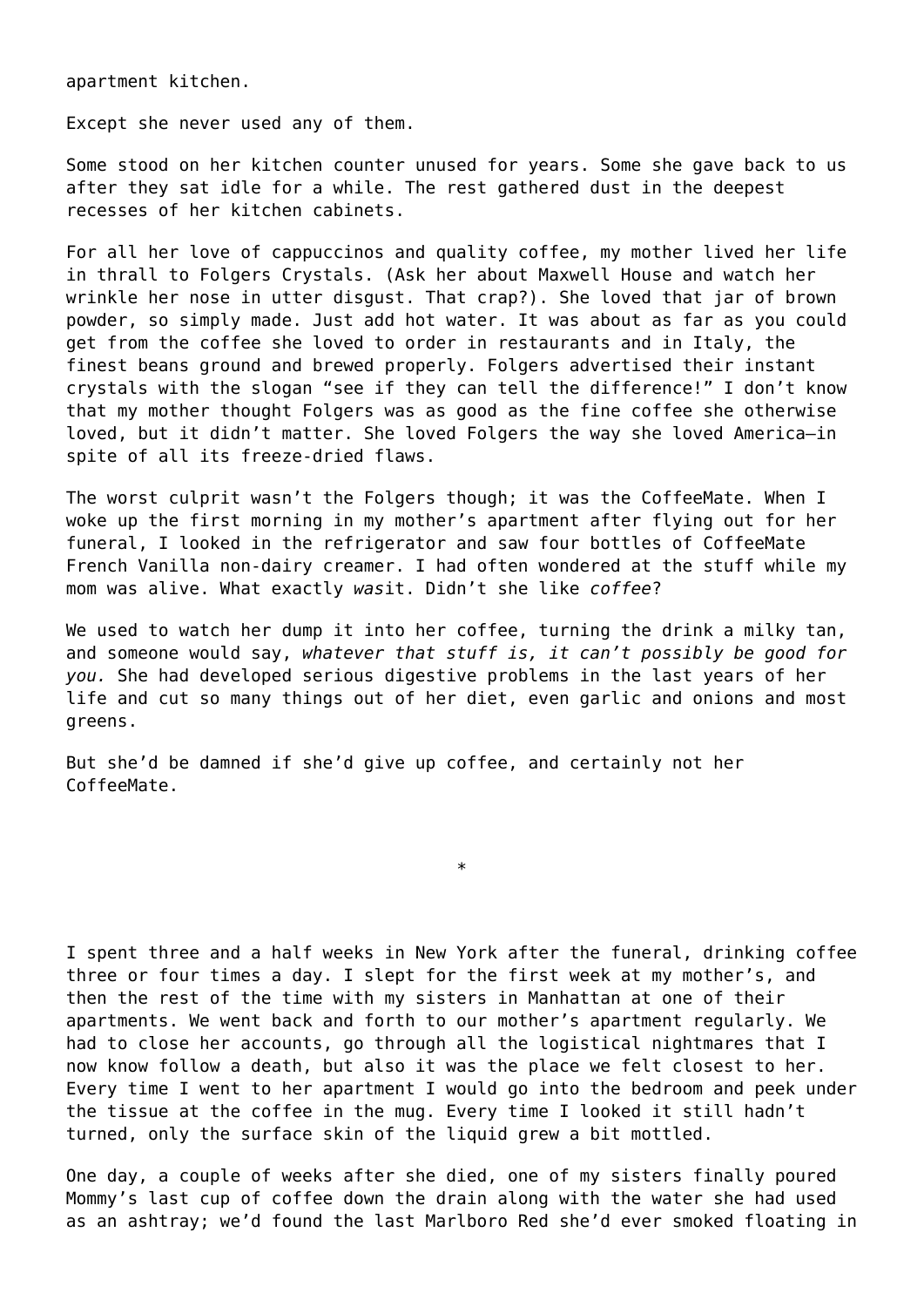a cup beside her bed.

Every time I thought she was done dying, something deeper died inside me. The expanse of wood on her nightstand where those cups had stood now stared at me, a sneering reminder of the way things continue.

The thing is, each time we changed something from the way it was, it felt like another death. Sometimes I would move a tchotchke on a shelf and not even realize it. Then I'd desperately find myself placing it here, no an inch to the left, no an inch back, or was it on that lower shelf? Trying to put the puzzle back into place. But of course, a piece would always be missing.

We could only keep her room as it was when she died for so long. Pouring the coffee and the water down the drain presaged coming scenarios that none of us were quite ready for, things we knew we needed to do but weren't anywhere near prepared for.

I walked the apartment knowing that there would come a time before too long when I would walk those same steps in a hallway devoid of furniture, past walls empty of art and repainted, in an empty apartment being marketed to someone new, perhaps a young couple just starting out their lives together.

Maybe we would leave the Mr. Coffee behind for them, the espresso machine, the French press. Maybe they would use them.

\*

My first morning back in Portland, I walked to my local coffeeshop, Miss Zumstein's. A year before, still drinking coffee, I'd been spending an absurd amount of money there. I didn't love brewing my own coffee; I took sincere pleasure out of handing someone cash and receiving a cup of hot caffeine in return. But I'd been frequenting Miss Z's less and less since I'd quit coffee, stopping in and laughing with my favorite employees and the friendly owner only when I craved a cookie or a fancy tea. I walked in the morning after I got back to town and ordered a cappuccino. They were surprised. They'd all heard me moan about how bad coffee was for me.

*Are you sure?* They even asked. And I said I was.

It upset my mother when I stopped drinking coffee. It concerned her. She thought I was following some new fad or trend, she couldn't imagine coffee disagreeing with a person. After her funeral, for those three weeks in New York, coffee and I had gotten along fine, and every time I drank it I felt my mother, felt the echo of the way she would sit with her coffee, with such intense satisfaction. Her life had been hard, she had suffered, one lung brutally removed after an infection at age eight in the Soviet Union, fleeing antisemitism in the USSR and running to the states, marrying and then divorcing my narcissist father, a tumor that nearly killed her but didn't, all of this she carried but whenever she sat to drink coffee—whether fresh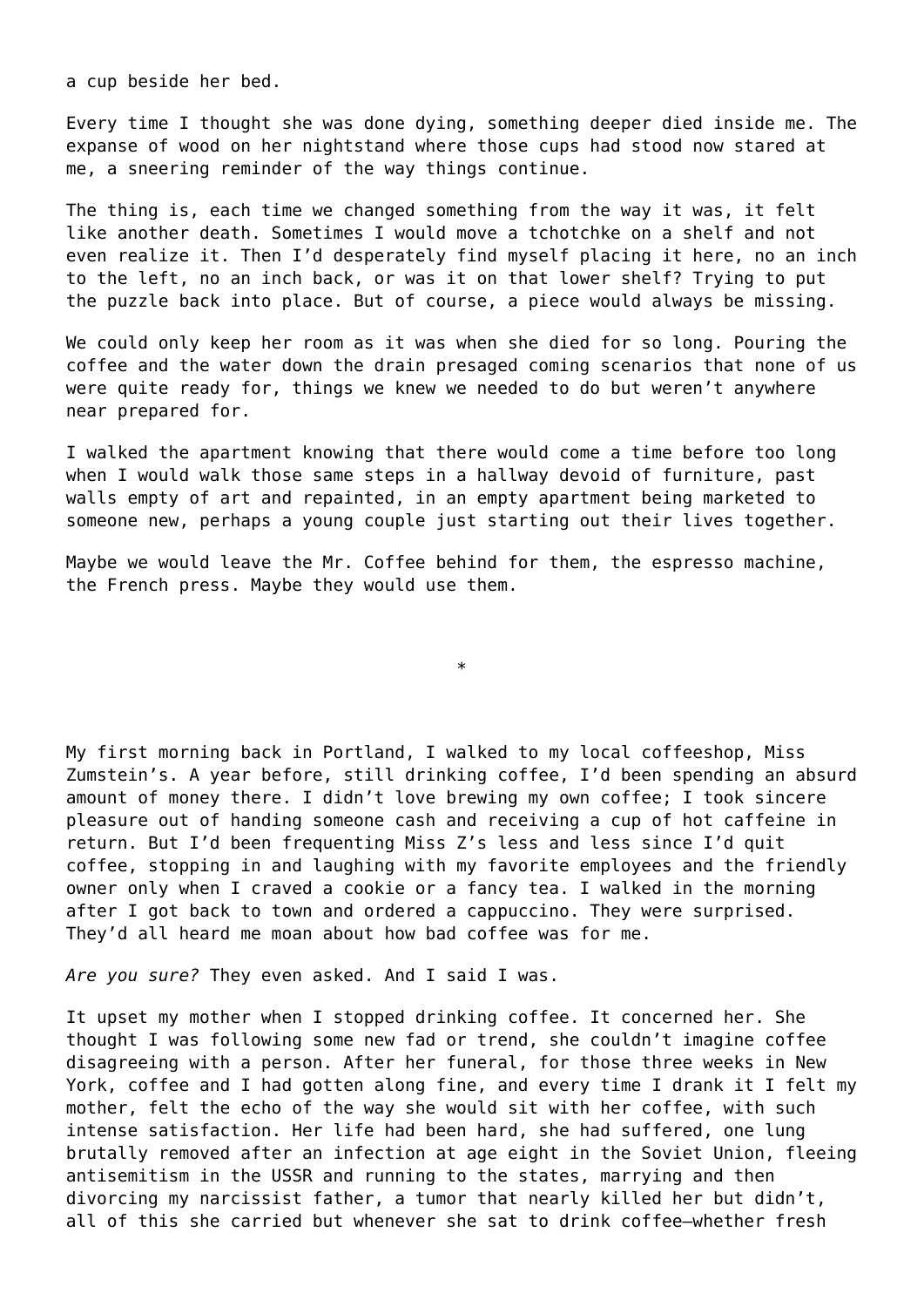brewed espresso or freeze-dried Folger's—all had been right.

The universe contained in a cup of black and milk.

Within a week of my return to Portland, my stomach was agitating for change, and I became aware of shifts in my personality when I drank coffee. Traveling three thousand miles away from where my mother lay in her grave of dirt and snow, from where my sisters grieved without me, back in the rhythms of a life I was supposed to just re-engage with, work, friends, writing, I had something more than gravity to contend with. I wasn't just stuck between two directions anymore. I wasn't pulled down by gravity and pulled up by coffee. I no longer had the luxury of simply existing vertically.

My life was moving forward. Every time I drank coffee, I was pulled out of the sureness of my feet. My toes stuttered and scraped the floor. But I was addicted to the stuff and besides.

Mommy.

Mommy leaving coffee to cool on the counter while she showered.

Mommy before I was born, in between nations, homeless, scraping together coins to pay for an espresso.

Mommy savoring the freedom of going to the store and choosing to buy Folger's without waiting in line for bread.

Mommy surrounded by her three children, at her happiest, at the end of a meal, clapping her hands together.

*Cappuccino.*

I stepped down to decaf, but it didn't change a thing.

*It's weird,* one of Miss Z's familiar barista faces said to me one morning. *You've never been a regular before, but now I always know what you're gonna get.*

I knew what I was going to get, too. I knew I'd sit at work drinking my coffee and feeling my stomach begin its slow revolt. I knew I'd feel unease all day, I knew I'd feel a steep discomfort in my body. I knew the anger I felt at having to be back at work and go on with life as if nothing had happened would fester and simmer in me, I knew I would snap at coworkers who didn't seem to understand that grief isn't something you get over quickly or easily or, truly, at all.

I was miserable and I was holding on to it with a tight grip.

It kept me with her. My Mommy.

The barista's words jangled in my head that day. I drank half my coffee and then looked into it. Dirt and snow.